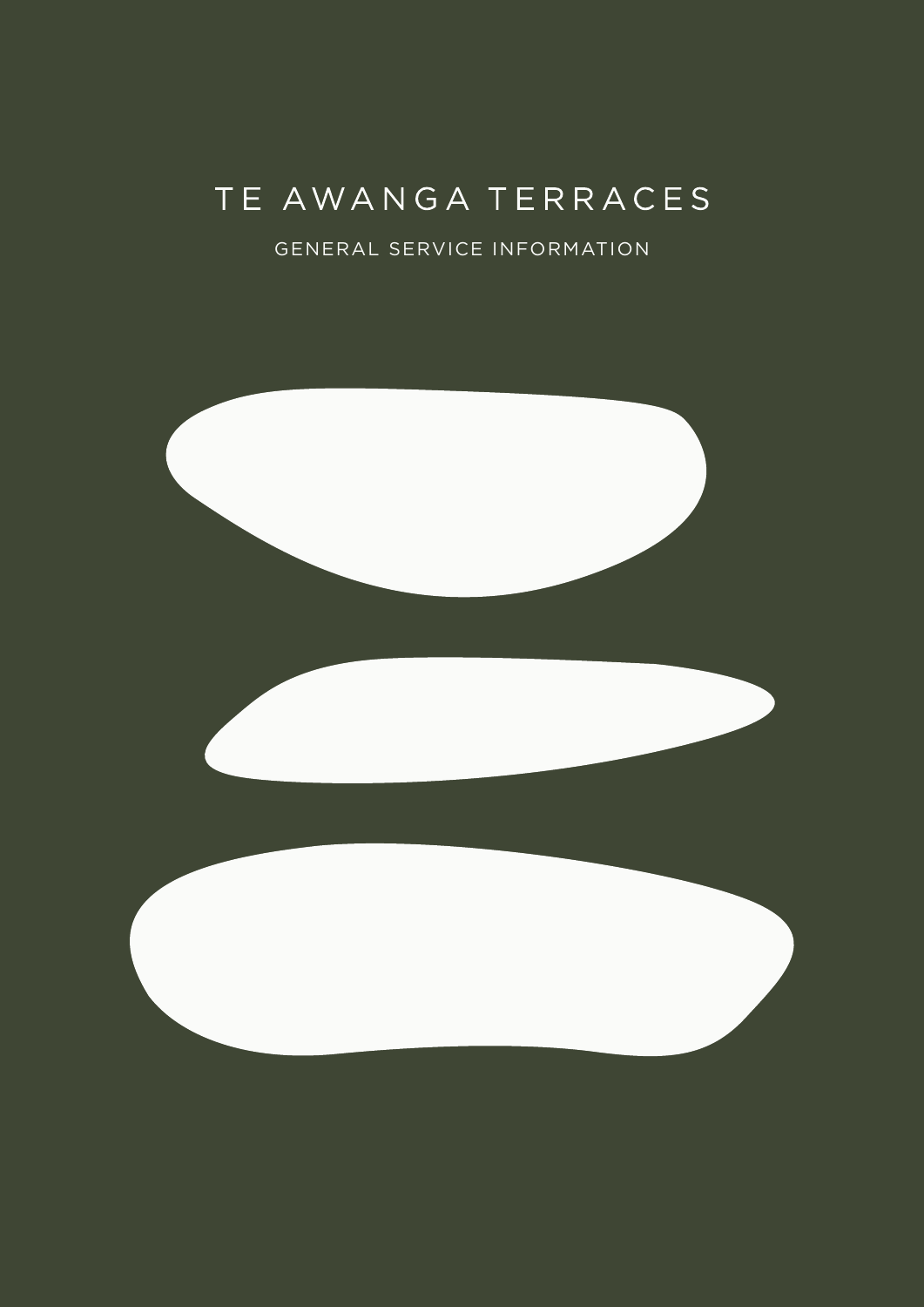# **General Information for Te Awanga Terraces**

Greenstone Land Developments Ltd owns 12ha of land off Clifton Road and Gordon Road in Te Awanga.

The land was rezoned Residential and Deferred Residential via an Environment Court Decision in 2017. There is a Structure Plan document within the Hastings District Council District Plan identifying the Residential, Deferred Residential and Council Reserve areas.

In early 2020 Greenstone commenced a Resource Consent to create 45 sections from the Residential zoned area of approximately 6ha that fronts Clifton Road. Earthworks commenced in January 2021 followed by civil works starting in August 2021.

It is Greenstones intent to develop the balance Deferred Residential land (6ha) into residential sections over the next four years.

## **Roading Information**

### **CLIFTON ROAD UPGRADE**

Greenstone will be constructing a Right Turn Bay on Clifton Road allowing safe and better access onto the new subdivision Road.

### **INTERNAL SUBDIVISION ROAD**

This road does not yet have a name but HDC will confirm a name in due course. This internal road is a non-exit road providing access to all the current residential sections and future residential sections. Just to be clear this does not have access onto Gordon Road. The internal roads will be constructed with a black tarseal "hotmix" finish. There will be two chicanes in the road to help lower the speed environment. Parts of the roads will be dressed with a cobblestone finish. There will be a flush nib road edge finish instead of the normal kerb and channel finish. The design incorporates open grass berms instead of footpaths.

# **Servicing Information**

### **SERVICES & EARTHWORKS**

- a. **Stormwater** The rear sections only will be provided with a roadside stormwater connection into their shared vehicle crossing culvert. All the balance road frontage sections will be required to construct their own stormwater connection into their culvert at the chosen vehicle crossing location as part of their building consent work.
- b. **Wastewater (Sewer)**  A connection point will be supplied at each section boundary to connect into a Hastings District Council owned pressure wastewater system. Each landowner will be required to install a specified inground step-tank with pump inside their property as part of their building consent work. The criteria for this as specified in the Land Covenants and a Consent Notice on the title.
- c. **Water**  A town water connection will be supplied at the section boundary. Blue Toby boxes with connection points indicate the location of the water connection.
- d. **Power**  Pedestal cabinets for power connection will be at the corner of each section frontage boundary. Most cabinets are shared between 2 sections, some may have 3 connection points.
- e. **Phone / Internet**  Fibre duct will be provided to each section boundary in the same location as the power pedestals. This will be a Chorus high speed fibre connection.
- f. **Earthworks**  All sections will be shaped to be virtually flat with a slight fall (overland flow) towards the new public roads. Any clean engineered fill placed within these sections has been certified by a geotech engineer and will be outlined in the final geotech report. Please refer to the website for a copy of this.